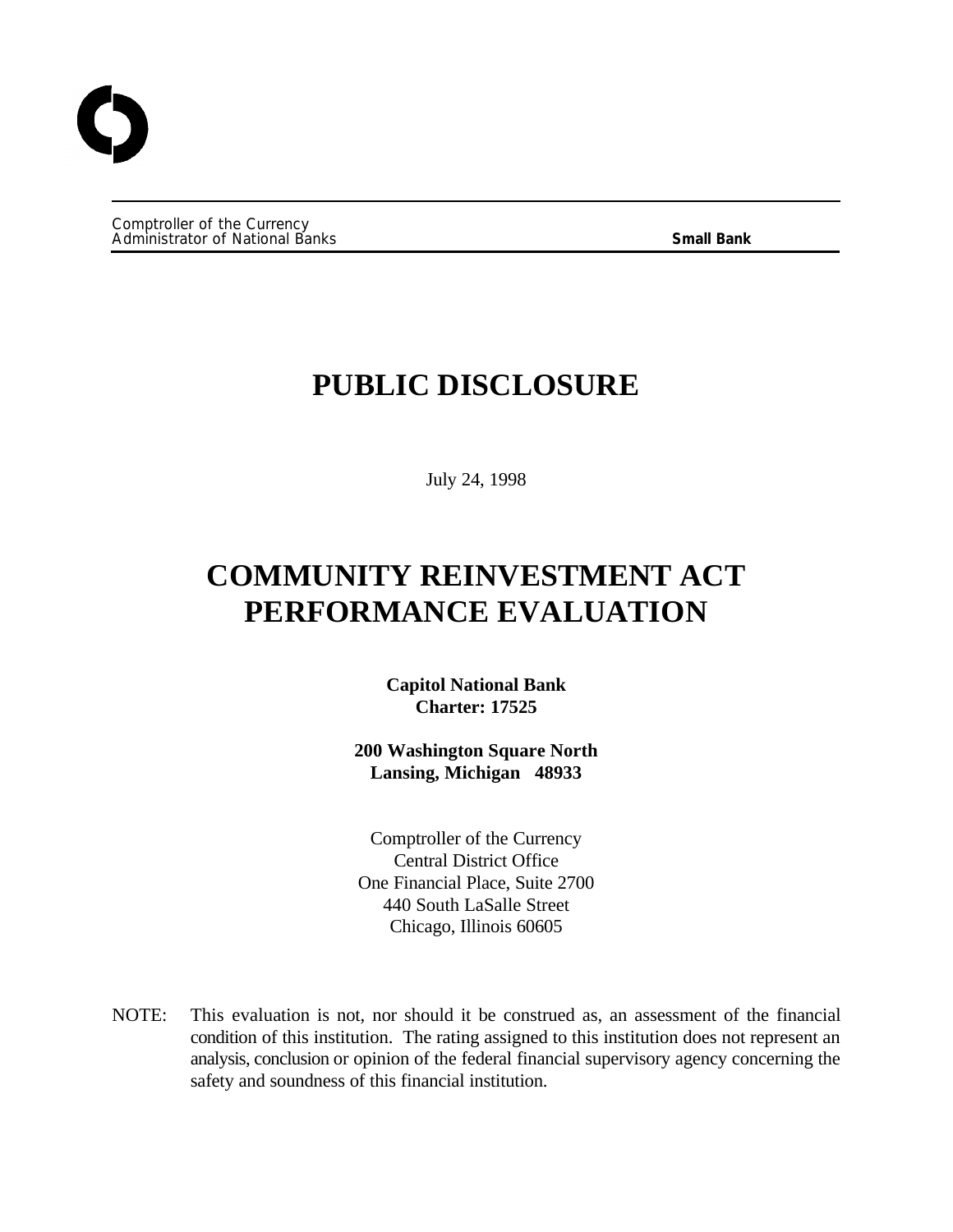#### **GENERAL INFORMATION**

*The Community Reinvestment Act (CRA) requires each federal financial supervisory agency to use its authority when examining financial institutions subject to its supervision, to assess the institution's record of meeting the credit needs of its entire community, including low and moderate income neighborhoods, consistent with safe and sound operation of the institution. Upon conclusion of such examination, the agency must prepare a written evaluation of the institution's record of meeting the credit needs of its community.*

*This document is an evaluation of the Community Reinvestment Act (CRA) performance of Capitol National Bank, Lansing, Michigan prepared by the Office of the Comptroller of the Currency, the institution's supervisory agency as of July 24, 1997. The agency rates the CRA performance of an institution consistent with the provisions set forth in Appendix A to 12 CFR Part 25.*

### **INSTITUTION'S CRA RATING**:

This institution has a **"Satisfactory Record of Meeting Community Credit Needs"**. This rating is based on its:

- strong lending performance to small businesses;
- $\bullet$  participation and investment in community development activities;
- origination of loans within the assessment area; and
- excellent loan to deposit ratio.

#### **DESCRIPTION OF INSTITUTION**

Capitol National Bank (CNB) is a \$118 million independent community bank located in Lansing, Michigan. The bank's main office is in downtown Lansing and the bank has one branch in Okemos, Michigan. The bank has no automated teller machines (ATM), but maintains an ATM card base for its customers at no charge for use in others' ATM machines. CNB is affiliated with Capitol Bancorp, Limited a \$691 million, 14 bank holding company which operates in Michigan and Arizona.

CNB is a full service institution, offering a wide array of products (i.e., small business loans, consumer loans, balloon, adjustable rate and construction mortgage loans). CNB's business strategy is to focus on the small business customer. The bank's residential mortgage lending activity has been generally limited to making "accommodation loans" to existing bank customers. The bank meets traditional mortgage lending needs through its affiliate, Amera Mortgage. As of June 30, 1998, CNB had \$97 million in loans outstanding, which is comprised of 37% in commercial real estate loans, 26%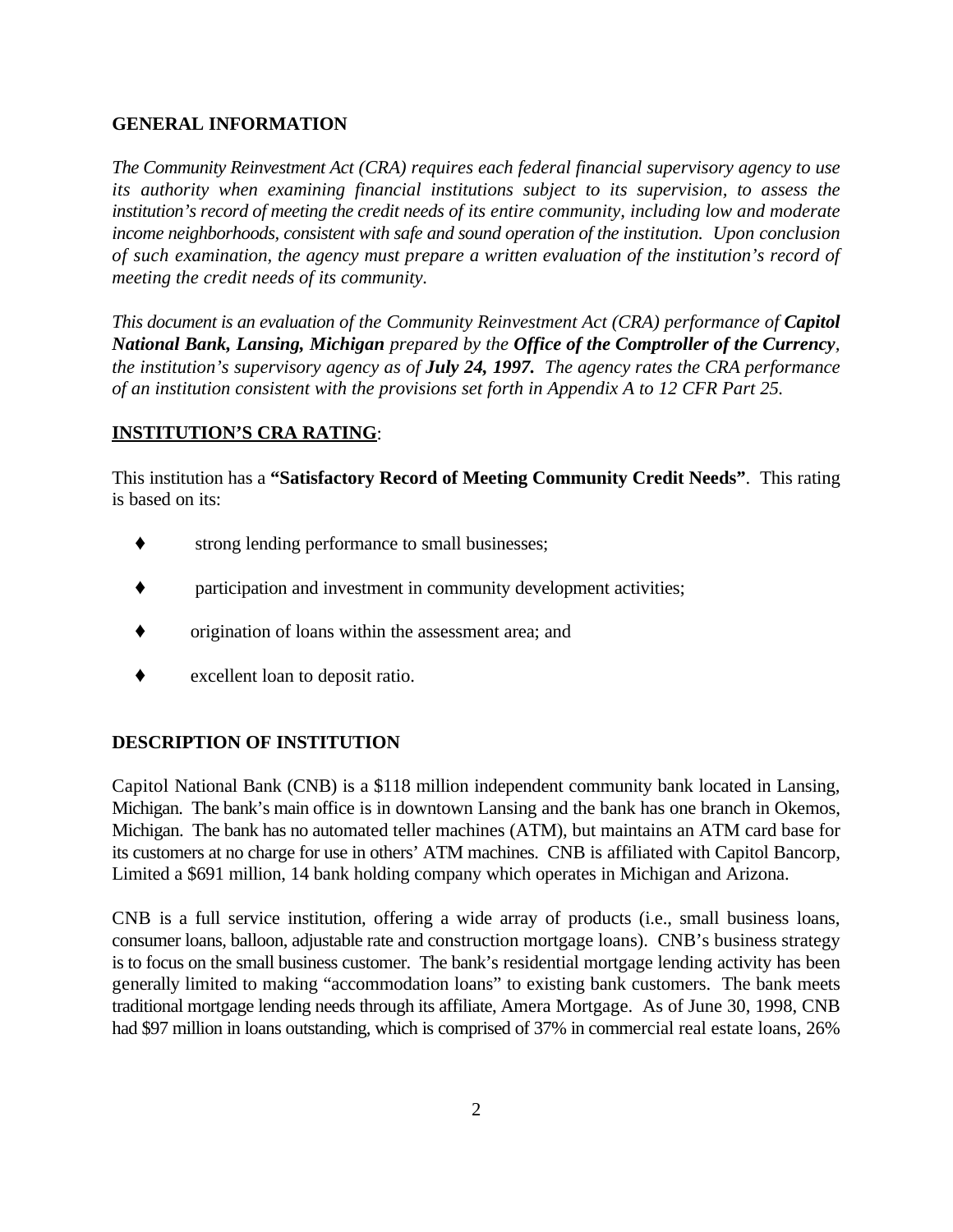in commercial loans, 30% in residential real estate, and 7% in other loans. There are no financial, legal or other impediments limiting the bank's ability to help meet community credit needs.

The holding company is a minority owner in Amera Mortgage company. Also, the bank holds a minority interest in Michigan Bankers Title of Mid Michigan, L.L.C. These two related entities are the primary conduit for traditional cost effective residential mortgage services for their customers.

CNB was rated satisfactory at its last CRA examination as of August 31, 1995.

#### **DESCRIPTION OF THE BANK'S ASSESSMENT AREA**

This assessment area consists of 116 census tracts with a total population of 432,674. Based on 1990 Census data, there are 10 low income and 18 moderate income census tracts within the assessment area. The area also contains 62 middle income and 26 upper income tracts. The 1998 median family income for the area is \$48,800. There are 106,447 families within the assessment area. The following table summarizes the location of families, based upon census tract designation.

| <b>Location of Families</b>                                           |     |     |     |  |  |  |  |
|-----------------------------------------------------------------------|-----|-----|-----|--|--|--|--|
|                                                                       |     |     |     |  |  |  |  |
| Moderate Income<br>Middle Income<br><b>Upper Income</b><br>Low Income |     |     |     |  |  |  |  |
| 6%                                                                    | 14% | 57% | 23% |  |  |  |  |

Source: 1990 Census Data

Economic conditions within Clinton, Eaton, and Ingham Counties are good. The area has experienced job growth in the service, government, and manufacturing sectors. The unemployment rate for the Lansing area at year end 1997 was 3.0% and 3.6% for May 1998, compared to the state unemployment rate of 4.2% and 3.3% respectively. Significant local employers include General Motors, the State of Michigan, and Michigan State University as well as the public, private, and charter school systems.

The bank faces significant competition within its assessment area. Competitors include local community banks, branches of regional banks, thrift institutions, credit unions, finance companies, and subsidiaries of regional and multinational banks.

Representatives from community organizations we contacted stated CNB is helping address local credit needs. Representatives of two community-based development intermediaries said CNB is actively involved in their organizations through making community development loans, serving on their loan committees, and making financial contributions.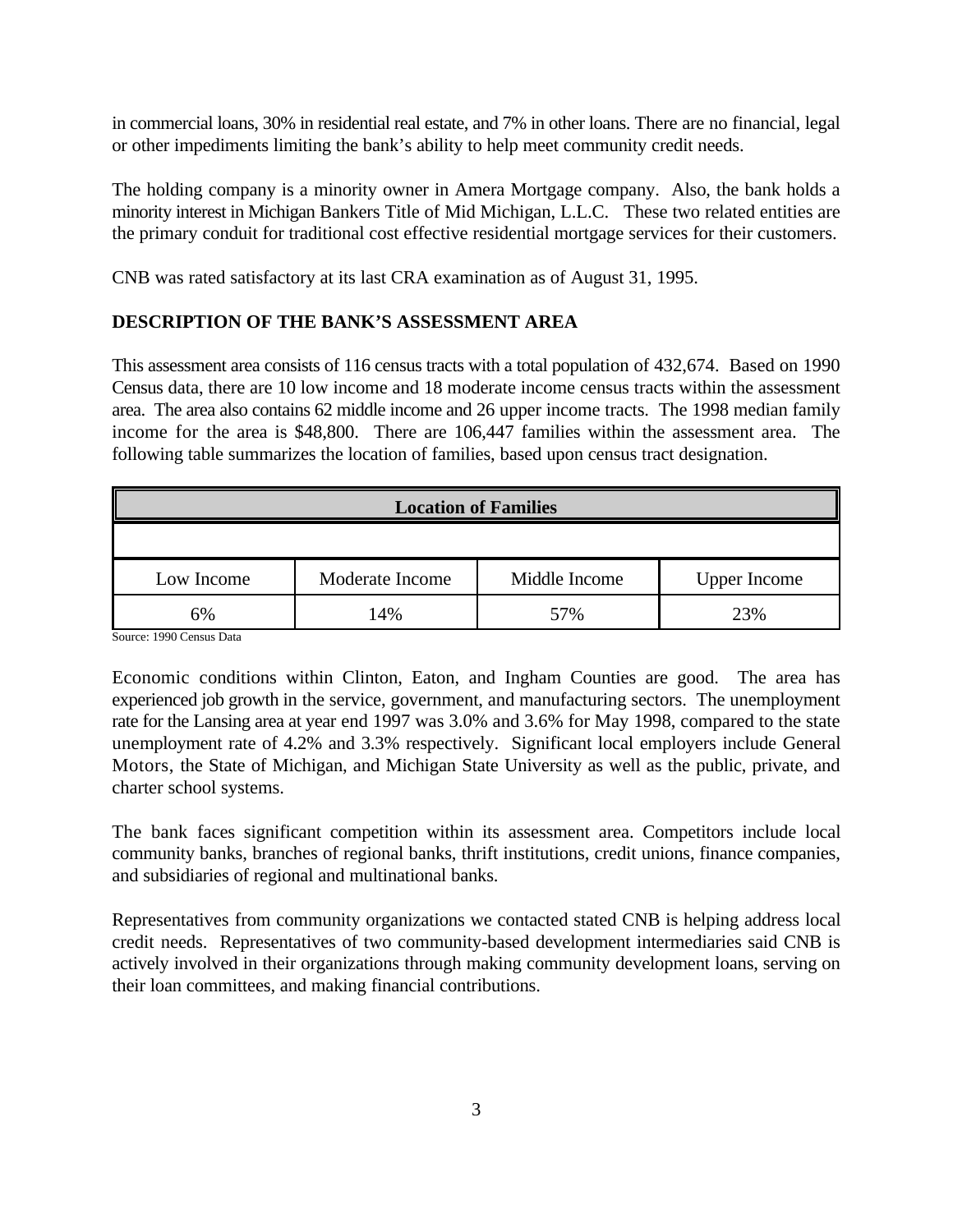### **CONCLUSIONS WITH RESPECT TO PERFORMANCE CRITERIA**

#### *LOAN TO DEPOSIT RATIO*

CNB's loan to deposit ratio is strong. The following table illustrates the trend in the bank's loan to deposit ratio since the last CRA examination and how it compares to its national peer group average. This peer group represents banks of a similar asset size and branch structure.

| <b>Loan To Deposit Ratio Trend</b>          |        |        |        |        |  |  |  |
|---------------------------------------------|--------|--------|--------|--------|--|--|--|
|                                             |        |        |        |        |  |  |  |
| 6/30/98<br>12/31/96<br>12/31/97<br>12/31/95 |        |        |        |        |  |  |  |
| <b>Bank Ratio</b>                           | 90.14% | 80.86% | 84.58% | 82.93% |  |  |  |
| Peer Ratio                                  | 68.53% | 66.84% | 68.15% | 65.43% |  |  |  |

Source: Uniform Bank Performance Report

CNB's average loan to deposit ratio for the last two years (eight quarters) was 86.10%. This compares favorably to its peer average of 67.24%. As reflected in the table above CNB has consistently been well above its peer average.

The bank meets the community's credit needs for housing through its affiliate, Amera Mortgage. For the period of January - April of 1998, 50 loans totaling \$6 million were originated by Amera Mortgage through the CNB referral program.

#### *LENDING IN ASSESSMENT AREA*

The bank's origination of loans within the assessment area is good. The majority of the bank's lending activity is within its assessment area. The table below shows the bank's lending performance for 1996 and 1997.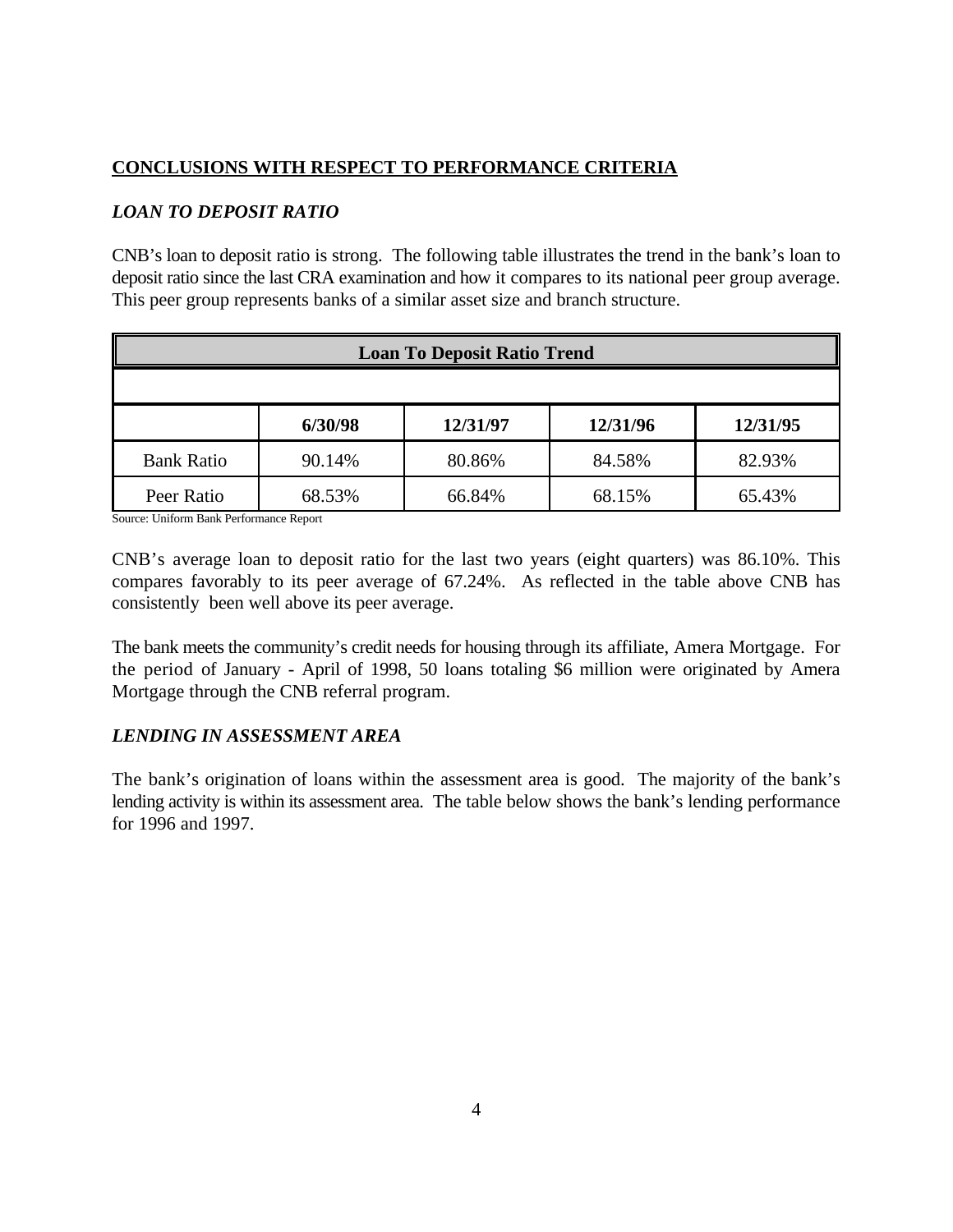| <b>Lending Within Assessment Area</b> |                          |              |                             |       |  |  |  |
|---------------------------------------|--------------------------|--------------|-----------------------------|-------|--|--|--|
|                                       | Loans Originated in 1997 |              | Loans Originated in 1996    |       |  |  |  |
|                                       | Within Area              | Outside Area | Outside Area<br>Within Area |       |  |  |  |
| # of Loans                            | 98                       | 24           | 72                          | 14    |  |  |  |
| \$ of Loans<br>$(\$000's)$            | 4,818                    | 2,365        | 4,330                       | 1,688 |  |  |  |
| $% -#$ of Loans                       | 81%                      | 19%          | 84%                         | 16%   |  |  |  |
| $% -$ \$ of Loans                     | 67%                      | 33%          | 72%                         | 28%   |  |  |  |

Source: Home Mortgage Disclosure Act Loan Application Register and 1990 Census Tract

#### *LENDING TO BORROWERS OF DIFFERENT INCOMES AND TO BUSINESS OF DIFFERENT SIZES*

The bank effectively lends to borrowers of all income levels. Home Mortgage Disclosure Act - Loan Application Register (HMDA-LAR) information for 1997 and 1996 was used to analyze the distribution of residential mortgage loans, including home improvement, based upon the income of the borrowers. The following table shows the distribution of those loans. It also compares the distribution of residential mortgage loans to the population distribution in the area, based upon percentage of families of each income level.

| <b>Residential Real Estate Lending Distribution by Borrower Income - HMDA Analysis</b> |     |   |          |                                                                             |        |    |       |          |
|----------------------------------------------------------------------------------------|-----|---|----------|-----------------------------------------------------------------------------|--------|----|-------|----------|
|                                                                                        | Low |   | Moderate |                                                                             | Middle |    | Upper |          |
|                                                                                        |     |   |          | $\%$ - # $\%$ - \$ $\%$ - # $\%$ - \$ $\%$ - \$ $\%$ - # $\%$ - \$ $\%$ - # |        |    |       | $% -$ \$ |
| 1997 HMDA                                                                              | 12  | 8 | 17       | 19                                                                          | 33     | 21 | 30    | 37       |
| 1996 HMDA                                                                              | 8   |   | 11       | 8                                                                           | 16     | 22 | 26    | 26       |
| % of Families                                                                          | 6   |   |          | 14                                                                          | 57     |    |       |          |

Source: HMDA-LAR and 1990 Census

CNB's lending performance during 1997 and 1996 reflects a reasonable loan distribution to all income levels. The bank's performance is consistent with the demographics of the community.

CNB has an exemplary record of lending to small businesses. This is consistent with the bank's strategy. Call report data for the years 1996 - 1998 demonstrates the bank's strong lending performance to small businesses. Our Agency defines small business as a company with revenues of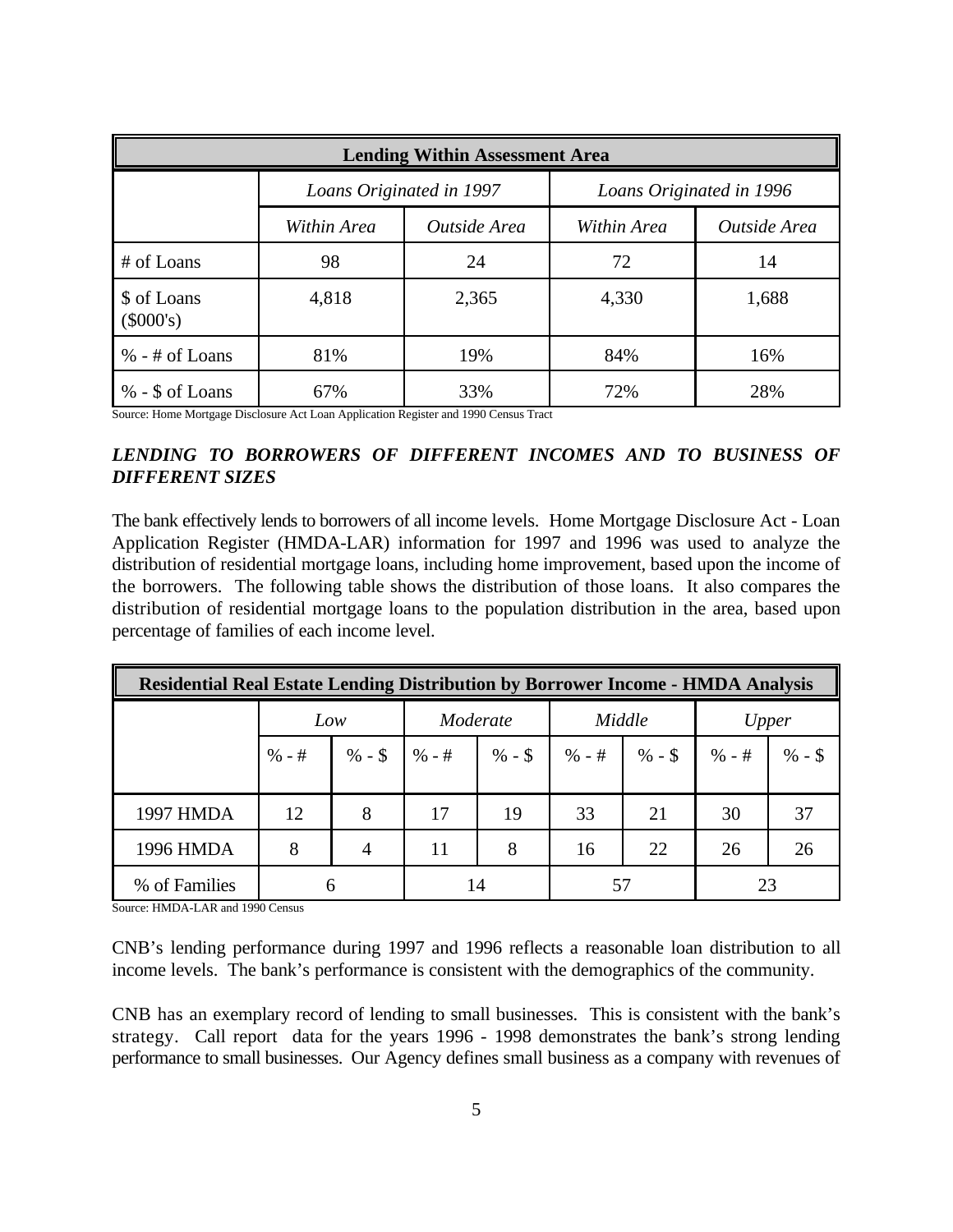less than \$1 million annually. Additionally, information obtained from our community contacts noted that the bank actively supports small businesses in the community via loans and qualified investments.

| <b>Loans to Small Businesses and Small Farms - Call Report Analysis</b>           |               |               |               |  |  |  |  |
|-----------------------------------------------------------------------------------|---------------|---------------|---------------|--|--|--|--|
| (000's)                                                                           | $6 - 30 - 98$ | $6 - 30 - 97$ | $6 - 30 - 96$ |  |  |  |  |
| <b>Commercial Loans</b>                                                           | 27,263        | 24,720        | 26,382        |  |  |  |  |
| Loans to Small<br>Businesses w/ Gross<br>Annual Revenues less<br>than \$1 million | 25,784        | 24,720        | 25,167        |  |  |  |  |
| $\frac{0}{0}$                                                                     | 95%           | 100%          | 96%           |  |  |  |  |

Source: Call Report

#### *GEOGRAPHIC DISTRIBUTION OF LOANS*

The geographic distribution of loans within the bank's assessment area is reasonable. The HMDA-LAR analysis of the bank's geographic distribution of loans reveals that CNB originated loans in 47% of the census tracts within its assessment area. This penetration is reasonable given the bank's limited delivery systems of one branch and no ATM's.

| <b>Loan Distribution By Census Tract Income Within Assessment Area</b> |        |          |          |          |        |          |        |          |
|------------------------------------------------------------------------|--------|----------|----------|----------|--------|----------|--------|----------|
|                                                                        | Low    |          | Moderate |          | Middle |          | Upper  |          |
|                                                                        | $% -#$ | $% -$ \$ | $% -#$   | $% -$ \$ | $% -#$ | $% -$ \$ | $% -#$ | $% -$ \$ |
| 1997 Origination                                                       | 19     | 9        | 18       | 10       | 30     | 34       | 23     | 31       |
| 1996 Origination                                                       | 15     | 6        | 22       | 18       | 22     | 19       | 35     | 51       |
| $\frac{0}{0}$<br><b>Tract Income</b><br>Level for AA                   | 9%     |          |          | 16%      | 53%    |          | 22%    |          |

Source: HMDA-LAR and 1990 Census Data

#### *QUALIFIED INVESTMENTS AND COMMUNITY DEVELOPMENT ACTIVITIES*

The bank is an active participant in special lending programs. CNB participates in the State of Michigan Strategic Fund Capital Access Program (CAP) for small businesses. This program's key feature is that it provides access to financing that might not be available via a flexible tool to make business loans which are somewhat riskier than conventional bank loans. The fund was launched in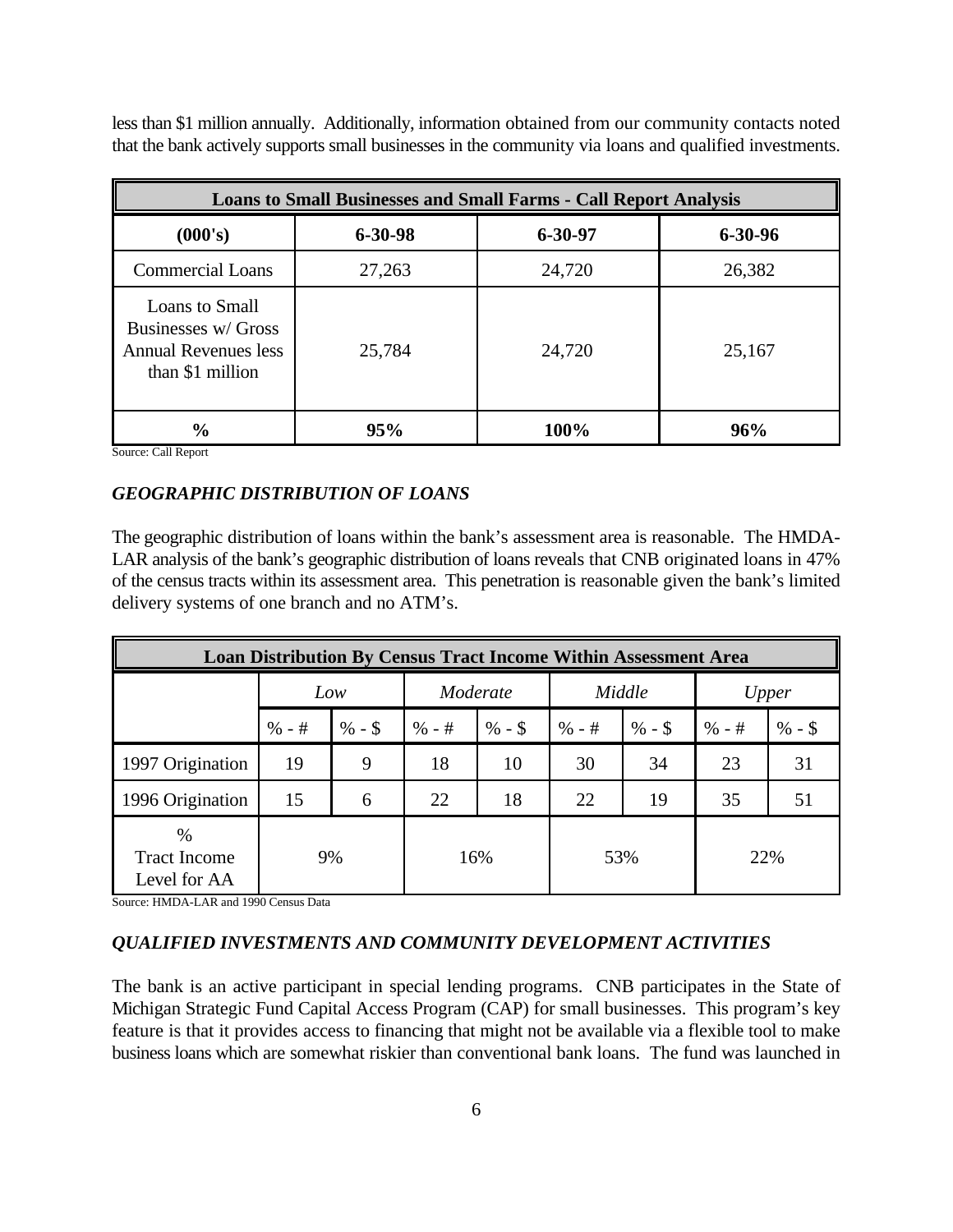1986 by the State of Michigan to assist banks in expanding their markets, job creation, and improving the state's economy. Loans in the program have been made for as small as \$750 and as large as \$1.2 million. Average loan size is \$50,000. The attraction to the program is the simplified paperwork. One form is completed within 10 days after the close of the loan. At June 30, 1998 CNB had 97 loans outstanding totaling \$5.7 million. In addition to the CAP program the bank also participates in the Small Business Administration (SBA) low doc loan program. It currently has 13 loans outstanding totaling \$1.7 million.

Qualified investments within its community by the bank includes numerous public and quasi-public initiatives. The bank lent their expertise and funds to Venture Center, Inc., an incubator facility in conjunction with the Chamber of Commerce; Lansing Home Ownership Program (HOP) which gave seed monies to fund loans to low and moderate income citizens purchasing homes and assist in home purchase and ownership counseling; Lansing Neighborhood Housing Corp. receives in kind services from CNB for its loan committee; helped initiate and participates in the City of Lansing Housing Fair; was one of a seven bank consortium to fund the reclamation and construction of Olds Lugnut Park; and, regularly participates in the Chamber of Commerce Business Relocation Program, Capitol Choice II, recruiting small businesses to the greater Lansing area.

| <b>Qualified Investments by Capitol National Bank</b> |       |        |         |  |  |  |
|-------------------------------------------------------|-------|--------|---------|--|--|--|
| <b>Qualified Investments</b>                          | 1998  | 1997   | 1996    |  |  |  |
| Capitol Choice II                                     | 2,500 | 5,454  | 2,500   |  |  |  |
| <b>Greater Lansing Housing</b><br>Coalition           |       | 250    |         |  |  |  |
| Lansing Housing Ownership<br>Program                  |       |        | 100,000 |  |  |  |
| Olds Lugnut Park                                      |       |        | 500,000 |  |  |  |
| <b>Venture Center</b>                                 |       | 5,000  |         |  |  |  |
| <b>Total</b>                                          | 2,500 | 10,704 | 602,500 |  |  |  |